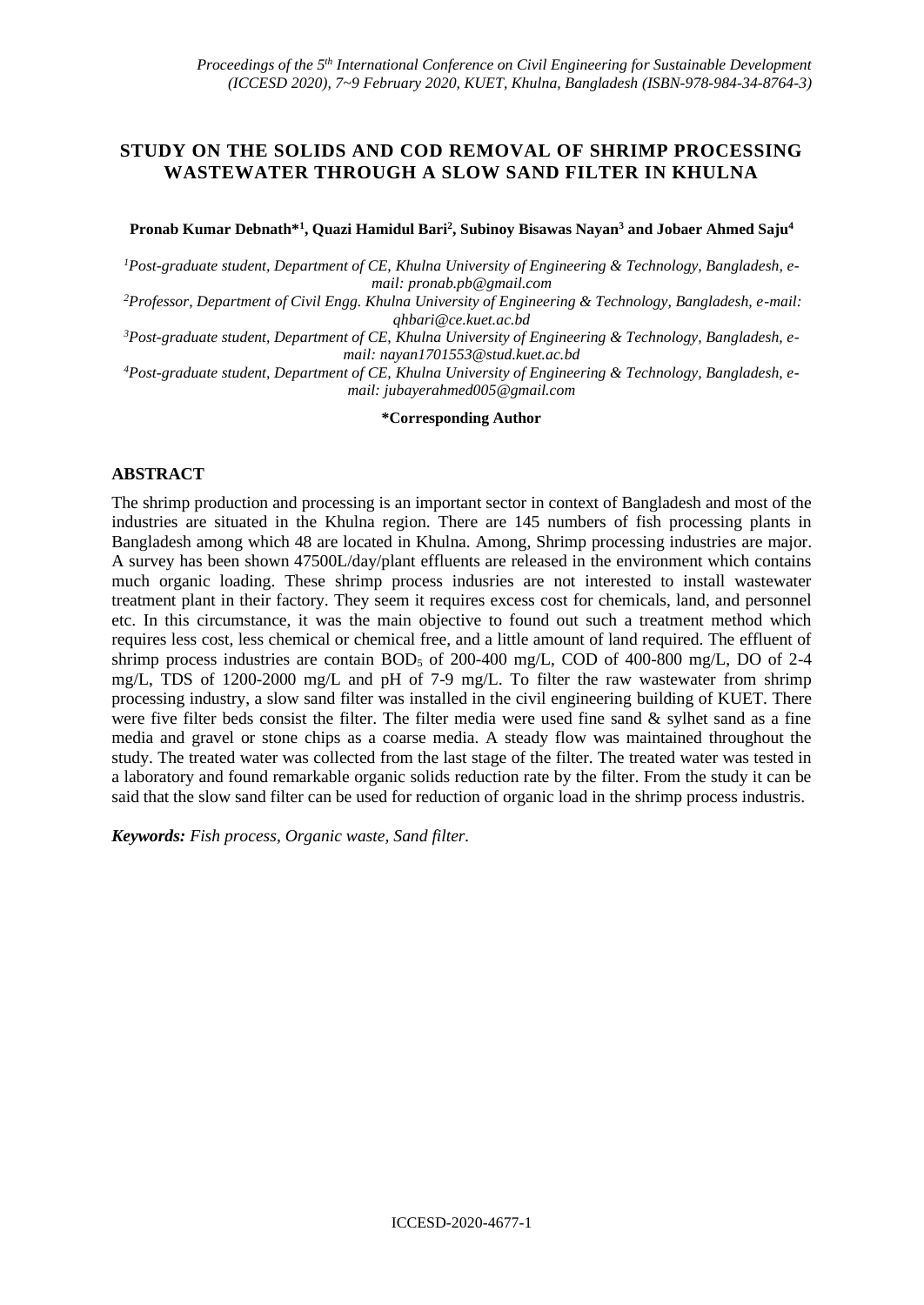## **1. INTRODUCTION**

Shrimp process industries play a vital role in Bangladesh in the GDP sector, employment, nutrition, and socio-economic condition. Production and processing of shrimp industries are an important sector in the context of Bangladesh. Most of the shrimp processed industries are situated in the southern region, especially Khulna, Bagerhat, Satkhira district in Bangladesh. The shrimp culture was started in the coastal district of Satkhira in the 1960s. Gradually, shrimp culture expanded to the coastal belts of Khulna, Bagerhat, cox's bazar and Chittagong (Naureen et al., 2006). Its contribution to the national GDP its contribution to the national GDP is mentionable. In 2004-05 this sector was gained us\$ 420 million and us\$ 526.45 million in 2016-17 fiscal year (BFFEA, 2006).

Most of the shrimp industries in Bangladesh do not follow the environmental compliance for effluent treatment plant (ETP) in their factories and discharge effluent direct to the environment (Debnath & Bari, 2018). Effluent is discharged by these process industries 47500l/day/plant directly in the environment (Billah, 2016). High amount of biodegradable organic loading is carried out by this wastewater. (Debnath & Bari, 2018). One analysis is showing that the wastewater generated from shrimp processed factory varies BOD from 560 mg/l to 1226.6 mg/l, COD ranges from 1666 mg/l to 3666 mg/l (Thomas et al., 2015). Another research has been conducted in Khulna region by Billah (2016), and found COD is approximately 790 ppm, BOD<sub>5</sub> - 490 ppm, Dissolved Oxygen  $0.15 - 1.82$ ppm, ss-780 ppm, Total Dissolved Solids-1320-2350 ppm, Total Organic Carbon-220 ppm, Oil & Grease 65 ppm, and Salt-11mg/l.

There is conventional treatment method is available nowadays. In Bangladesh, the different types of effluent treatment plants (ETP) are seen such as Physico-chemical, Biological, MBBR, Physicochemical cum biological, etc. The chemical treatment of wastewater is highly cost in general. On the other hand, biological treatment is difficult to its maintaining. The well-known and trained personnel are required to operate a biological ETP. The shrimp processing factories are not big industries and they do not want to treated wastewater because of its cost, technical reasons and being morally dishonesty. In this circumstance, cost-effective and easy to operate based design is needed. Only physical treatment maybe meets the national standard for solid contents of wastewater discharge**.** The main goal of this study was to determine whether only physical treatments such as slow sand filters, were able to reduce total solids (TSS and TDS) and chemical oxygen demand (COD) in shrimp processing wastewater.

Sand filtration can be the easiest way to reduce solids from wastewater of shrimp industry. There are very common two types of sand filter are used widely in the world. One is Slow Sand Filter (SSF) and another is Rapid Sand Filter (RSF). In the sand filter, water passes through a layer or a combination of layers of sand& gravel. The sand filter removes particles such as organic debris, bacteria, and viruses via mechanical and biological processes (Arndt & Wagner, 2004).

Sand filters have been shown highly effective to reduction of pathogens from wastewater. Schuler et al. (1991) removed from contaminated water 99.9% of experimentally added cysts of Giardia and Cryptosporidium, ranging from 1 to 25 mm, as well as coliform bacteria by using of SSF. Bellamy et al. (1985) accomplished 100% removal of Giardia cysts using sands with effective sizes of 130, 280, and 620 mm. Effective size is defined as the size range at which only 10% of smaller particles remain in a quantity of sand (Wheaton, 1985). Slow sand filter is further effective in removing viruses from water supplies (Hendricks & Bellamy, 1991).

The wastewater used for this study has been collected from a selected shrimp process industry. Typically range of waste loading was measured of COD 383-645 mg/L, TDS 2519-3980 mg/L, pH 7- 9 mg/L, SS 60-212 mg/L, TS 3846-4521.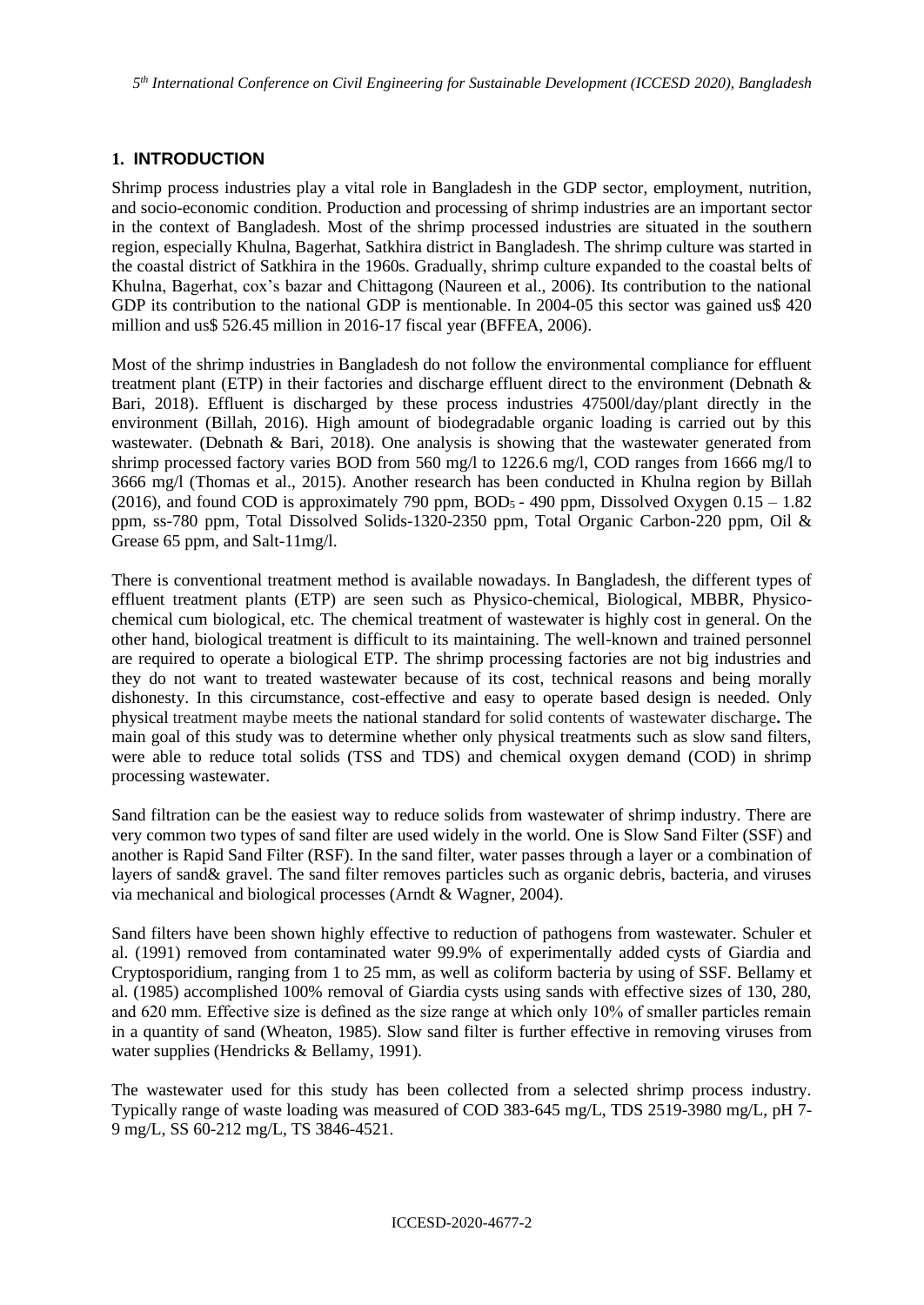To filter the raw wastewater from the fish processing industry, a gravity-flow slow sand filter has been installed. There were five filter beds consist of the filter. The filter media has been used fine sand & Sylhet sand as a fine media and gravel or stone chips as a coarse media. A steady flow has been maintained throughout the study. The sample collected from the filter was measured in the laboratory. The next section is about the discussion of the methodology and result of the study.

### **2. METHODOLOGY**

To fulfill the purpose, a plan for the entire job was set out. This was an experimental study where studies were done from books and the internet, laboratory tests and software were used to sort the result. First, a shrimp processing industry was selected to collect wastewater samples, after which it was determined a method and arrangement for making a sand filter. Next, some parameters are set for measurement in the laboratory. Only PH, TDS, TSS, and COD were selected for the experiment. Theese four parameters have been choosed cause the purpose was to determine whether the slow sand filter, were able to reduce total solids (TSS and TDS) and chemical oxygen demand (COD) in shrimp processing wastewater. Wastewater was collected from selected industry and it was measured in a laboratory of Khulna University of Engineering and Technology (KUET). The result was recorded and finally presented graphically. The total chart of the study is given in the following chart.



**Figure 1:** Schematic Diagram of the Methodology

#### **2.1 Experimental Set up**

A plastic container (cylinder type) was used with capacity of 30 litres and having diameter of 10 inch and height 12 inch. A water dispenser faucet tap was set 1 inch above from the bottom of the container. A sponge mesh was set due to avoid clogging the water in the top layer of the filter. Also the fine mesh sponge was used on every layer of filter media. The mechanically backwash system was managed like the following Figure 3 (b,c,d). Water was passed through the tap by pressure. Water was up flowed inside the filter media. Backwash water down flowed through the pipe that set in the mid of the cylinder (see the following Figure 3).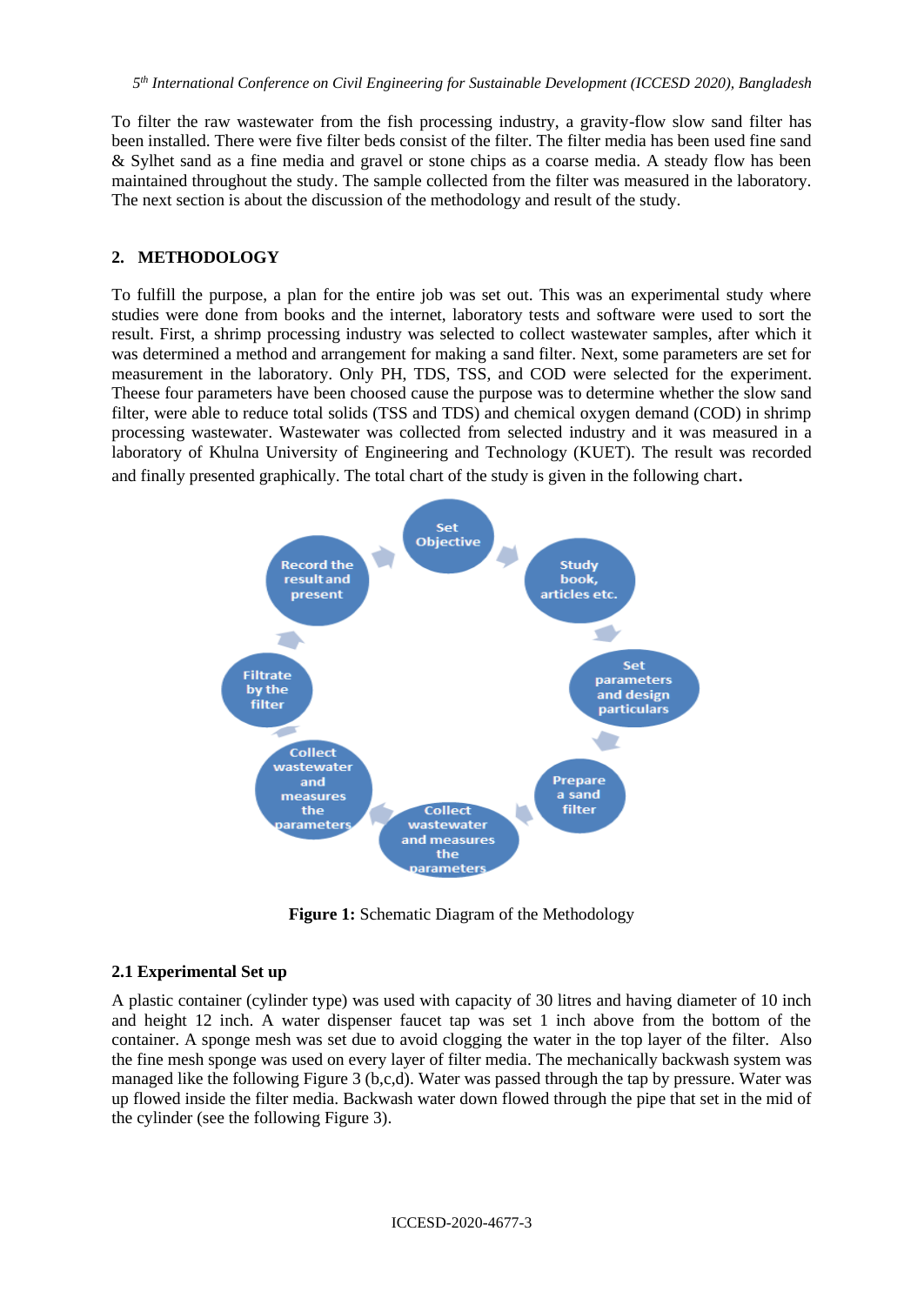

**Figure 2**: Plan and section of the slow sand filter

#### **2.2 Filter media**

Coarse and fine aggregates were used as filter media. Stone chips were used as coarse media whereas coarse and fine sand was used as fine media. Sieve analysis has been performed to maintain uniformity of filter media. Fineness Modulus ratio was not calculated in this study. The # 4, 8, 16, 50 and 100 no sieve was used in this analysis. There are five steps of layers were set in. The layers were decorated in finer to course accordingly. The size, sieve number and layer wise material list is given in the following Table.

| Table 1: Size and sieve detail of the media used |  |
|--------------------------------------------------|--|
|--------------------------------------------------|--|

| Layer           | <b>Material</b>                | Size                  | <b>Sieve No</b> |  |
|-----------------|--------------------------------|-----------------------|-----------------|--|
| 1 <sup>st</sup> | Coarse aggregate (crash stone) | $12.5 \, \text{(mm)}$ | 3/4             |  |
| 2 <sub>nd</sub> | Coarse aggregate (stone chips) | $256$ (mm)            | 08              |  |
| 3 <sup>rd</sup> | Coarse sand                    | $600 \, (\mu m)$      | 30              |  |
| 4 <sup>th</sup> | Fine sand                      | $106 \, (\mu m)$      | 50              |  |
| 5 <sup>th</sup> | Fine sand                      | 121 $(\mu m)$         | 100             |  |



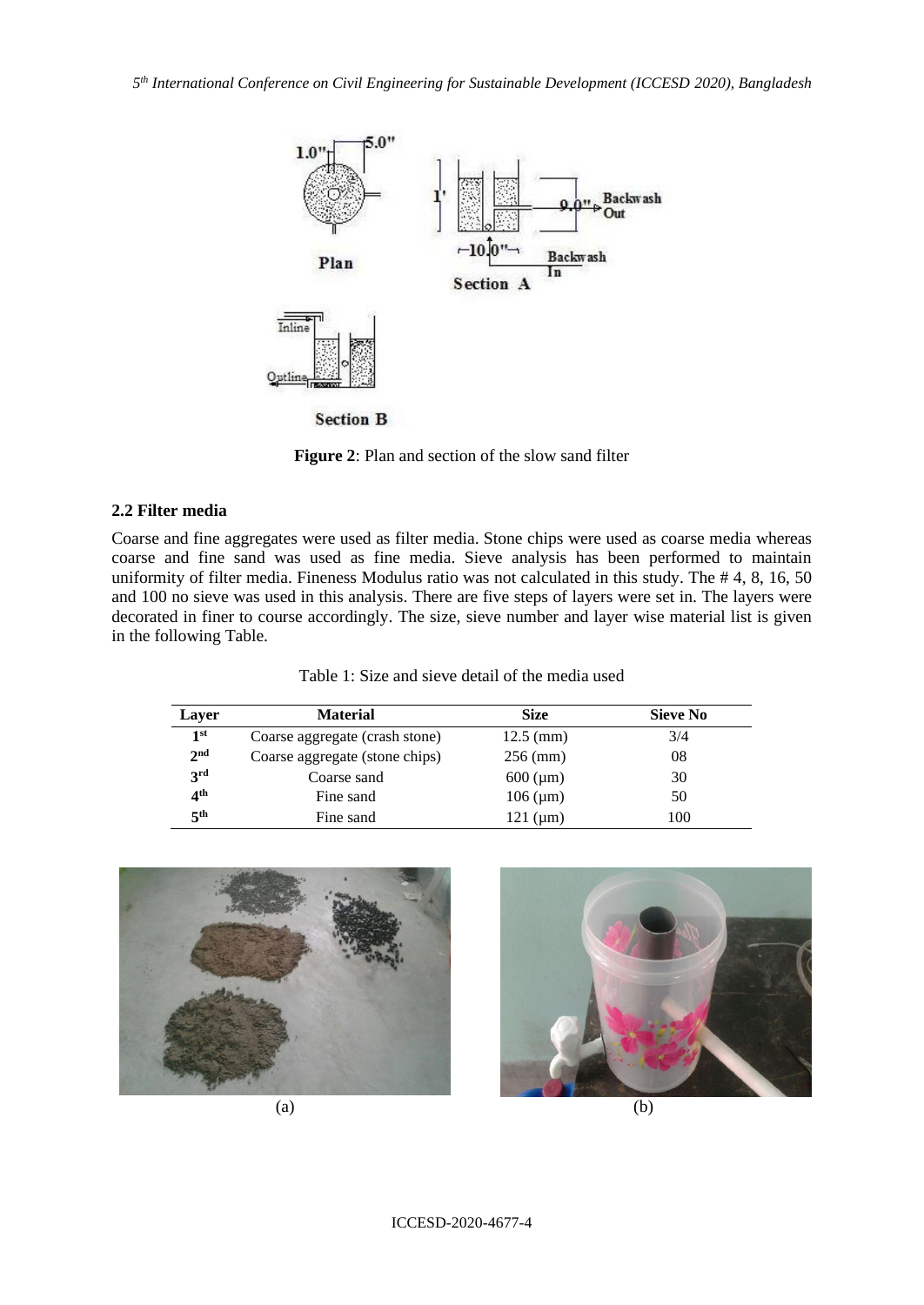*5 th International Conference on Civil Engineering for Sustainable Development (ICCESD 2020), Bangladesh*





$$
\overline{d}
$$

**Figure 3:** (a) Filter Media used in experiment (b) Set of the filtration system before filling the filter media (c) Top view of the filtration system

(d) Set of the filtration system after filling the filter media

## **2.3 Sample collection**

A shrimp processing industry was selected to collect wastewater sample. Next, some parameters are set for testing in the laboratory. Only pH, TDS, TSS, and COD were selected for the experiment. Samples were collected by plastic jar which capacity was 10 liter.



**Figure 4:** (a) Sample collection jar (b) Sample collection from shrimp industries drain Outlet

# **3. RESULTS AND DISCUSSION**

The filter was operated two months. In these two months total eight samples were measured. One sample was measured each week in laboratory. The result was shown the shrimp process wastewater contain mass number of organic solids. From laboratory test the influent wastewater or raw wastewater characteristics were found is given in bellow.

| <b>Parameter</b> | Unit | <b>Concentration Range</b> |  |
|------------------|------|----------------------------|--|
| <b>COD</b>       | mg/l | 383-645                    |  |
| <b>TSS</b>       | mg/l | $60-212$                   |  |
| TS               | mg/l | 3846-4521                  |  |
| <b>TDS</b>       | mg/l | 2519-3980                  |  |

Table 2: Characteristics of Shrimp Process Wastewater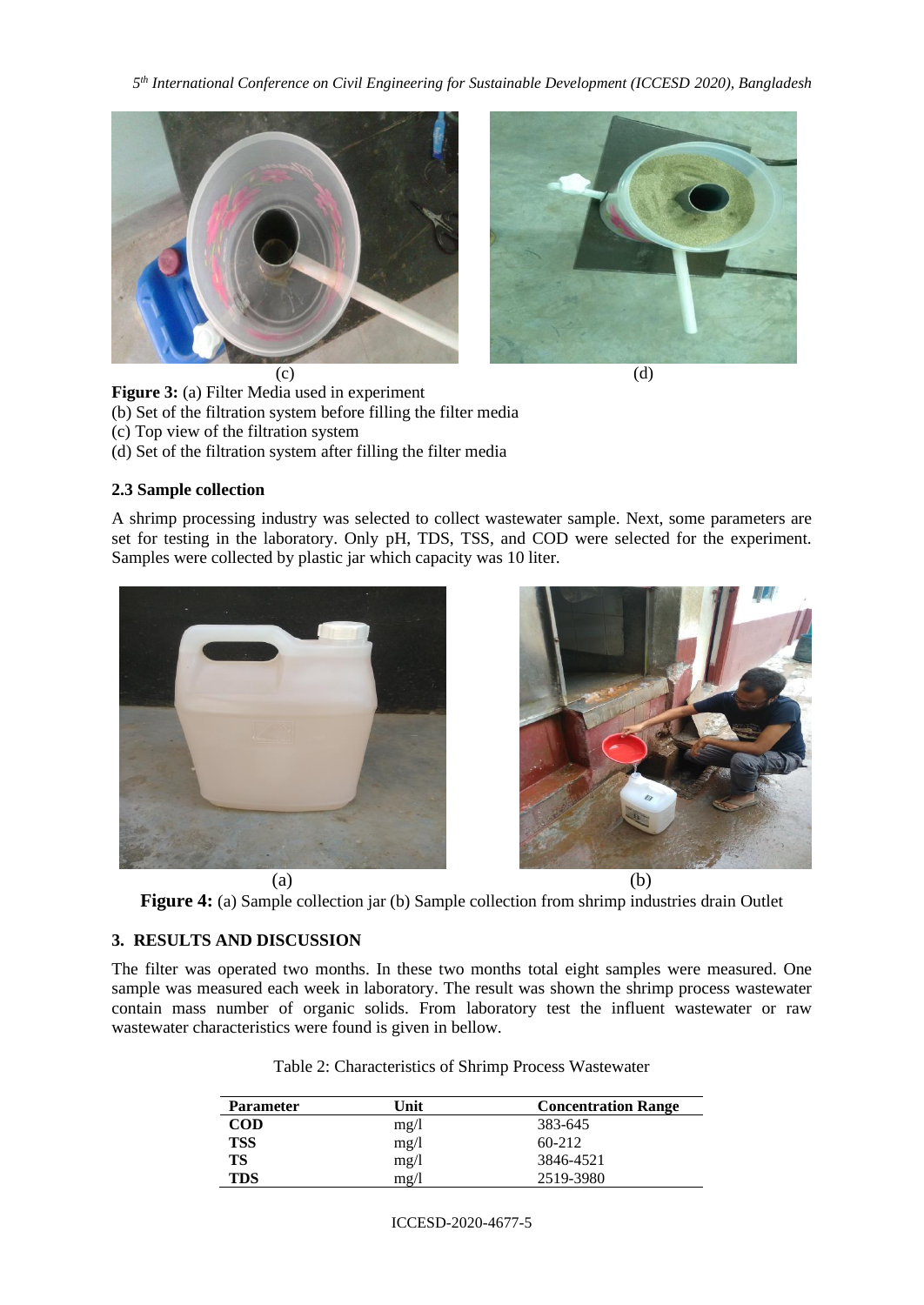

**Figure 5:** (a) COD Concentration in entire experiment; (b) COD removal percentage in experiment; (c) TS Concentration in entire experiment; (d) TS removal percentage in experiment.

Only the above-mentioned parameters were measure. The Chemical Oxygen Demand was reduced above 70% in the study. In conventional treatment practice, there are many unit processes are combined to treatment wastewater and remove COD. However, based on this study, it is clear that the sand filter can remove COD like those processes. The highest amount of COD of effluent was found near of 200 ppm and lowest one found below of 50 ppm. The national recommendation for discharging effluent should contain equal or less than 200 ppm of COD. The Removal rate and result of COD removal of this study has been given in the Figure 5 (a) and (b) in the above.

Total solid was measured average 4221 mg/L. The removal rate was calculated 86%. The Total Solids of influent was observed almost linear. It was always near to 4000 mg/L (ppm). In this filtration

ICCESD-2020-4677-6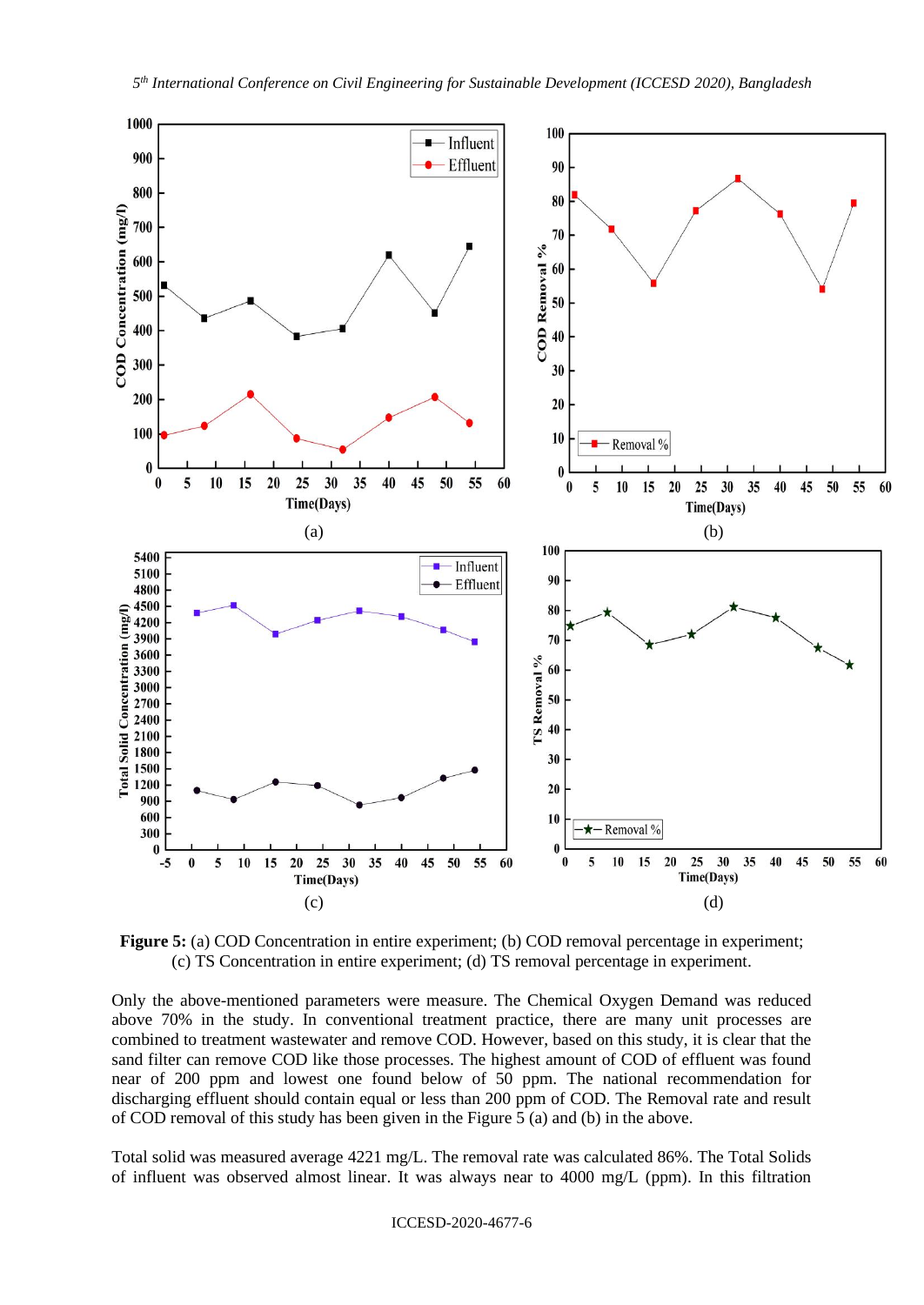system, influent has been passed through the five filter beds and reduce mass number of solids. The treated wastewater of the filter used in the study contained Total Solids in between 900 to 1200 mg/L. The figure 5 (c) and (d) has been shown the concentration of TS of influent and effluent of the study along with the removal percentage of solids.

The dissolved solids cannot filtrate easily because it is found as the more diluted form in the water. The average amount of dissolved solids was found 3482 mg/L in wastewater of shrimp process industry. After treatment or passing through the filter media, it was found 2145 mg/L in average. The lowest number of dissolved solids of treated wastewater was measured 2450 mg/L whereas highest one was found more than 3900 mg/L. The rate of removal of dissolves solids was 38%. The following figure 6 (a) and (b) is shown more pictorial view of waste concentration of influent and effluent after treatment along with removal rate.

The total solids are divided into major two types of solids like Total Suspended Solids (TSS) and Total Dissolved Solids (TDS). In this study, TSS was found below 50 mg/L. of filtrated wastewater. The solids which is suspended, was settled on the surface of media. The overall removal rate was measured 72. In the figure 6 (c) and (d) is shown the details in graph. The list of parameters considered in the study, concentration in influent and effluent and removal percentage is given in the following table.

| Table 3: Efficiency of the slow sand filter system |  |
|----------------------------------------------------|--|
|----------------------------------------------------|--|

| <b>Parameter</b> | Unit          | Influent | <b>Effluent</b> | Removal % |
|------------------|---------------|----------|-----------------|-----------|
| <b>COD</b>       | mg/1          | 494.87   | 132.62          |           |
| <b>TSS</b>       | mg/1          | 153.25   | 42.37           |           |
| <b>TS</b>        | mg/1          | 4221.62  | 1134.50         | 86        |
| <b>TDS</b>       | $m\text{g}/l$ | 3482.87  | 2145.62         | 38        |



**Figure 7:** (a) Influent of the filtration system; (b) Effluent of the filtration system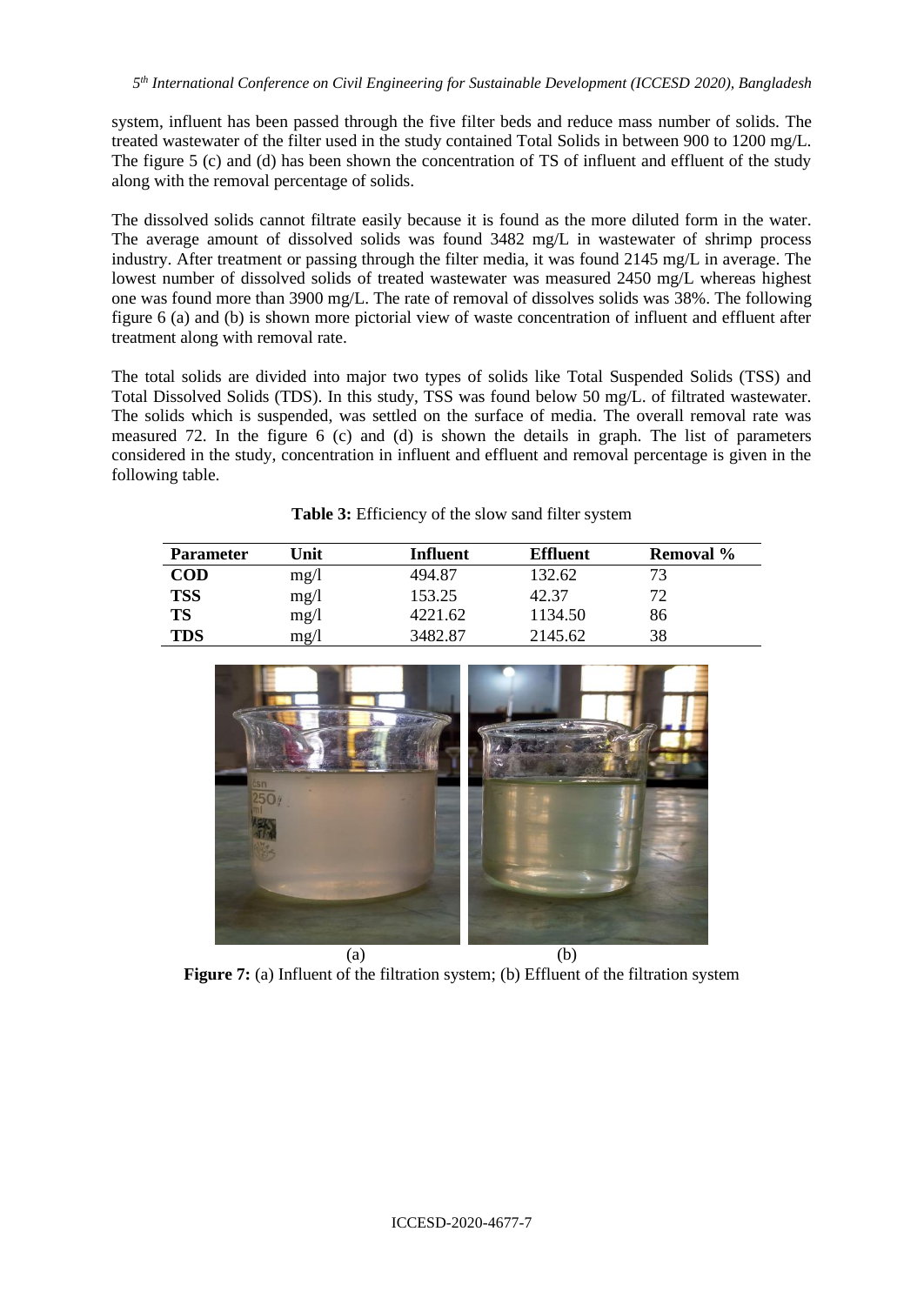

**Figure 6:** (a) TDS Concentration in entire experiment (b) TDS removal percentage in experiment (c) TSS Concentration in entire experiment (d) TSS removal percentage in experiment

### **4. CONCLUSION**

The slow sand filter has been removed of solids successively 73%, 72%, 86%, & 38% of COD, TS, TSS, & TDS of shrimp process wastewater. The influent was contained 380 to 650 mg/L of COD and 3500 to 4500 mg/L Total solids which removes considerably. Sand filter may be the good alternatives for such a developing country like Bangladesh. SSF can operate followed by screening, grit removal, aeration process etc. In the industries level, where a good amount of wastewater discharge in an hour, the pressure sand filter there may be good options. Where there is slid concentration is medium level in such case only physical treatment may be good alternatives to remove solids from wastewater.

ICCESD-2020-4677-8